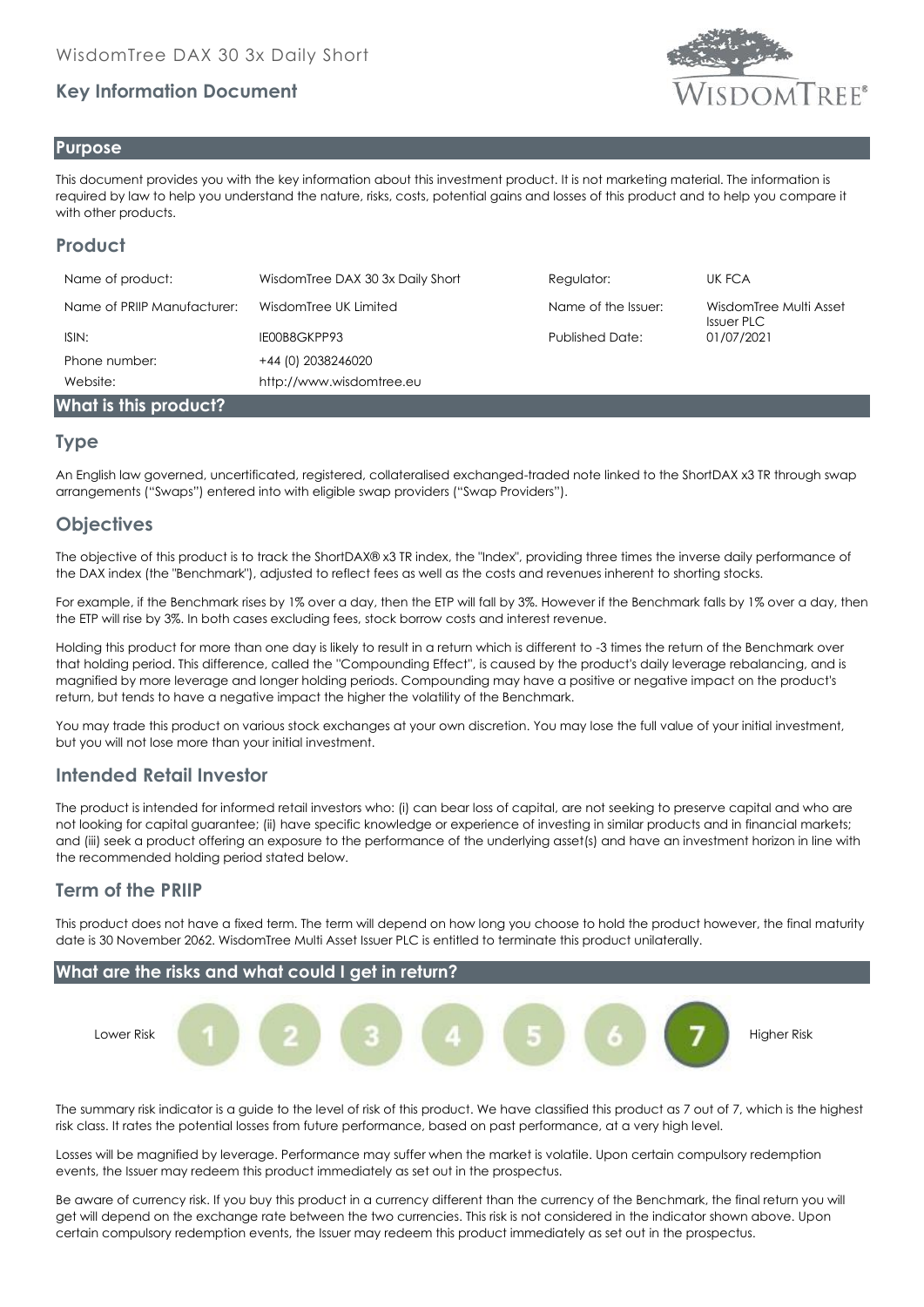# **Key Information Document**



#### **This product is only intended for investors who understand the risks involved in investing in a product with short and/or leveraged exposure.**

# **Performance Scenarios**

| Investment $€10,000$ |                                     |                                          |  |  |
|----------------------|-------------------------------------|------------------------------------------|--|--|
| <b>Scenarios</b>     |                                     | One (1) day (Recommended holding period) |  |  |
| Unfavorable Scenario | What you might get back after costs | €10,001                                  |  |  |
|                      | Average return (%)                  | 0.01%                                    |  |  |
| Moderate Scenario    | What you might get back after costs | €9,998                                   |  |  |
|                      | Average return (%)                  | $-0.02\%$                                |  |  |
| Favourable Scenario  | What you might get back after costs | €9,915                                   |  |  |
|                      | Average return (%)                  | $-0.85\%$                                |  |  |

The figures shown include all the costs of the product itself, but may not include all the costs that you pay to your advisor or distributor or broker. The figures do not take into account your personal tax situation, which may affect how much you get back.

#### **What happens if WisdomTree Multi Asset Issuer PLC is unable to pay out?**

The product is not protected by the Irish Deposit Guarantee Scheme or any other investor compensation or guarantee scheme. This means that if WisdomTree Multi Asset Issuer PLC is unable to pay out, you may lose all of your investment. Since the ability of WisdomTree Multi Asset Issuer PLC to pay out depends on receiving the amounts due under the product from the Swap Providers under the Swaps, it receives from the Swap Providers daily assets as collateral (the "Collateral") for such obligations with a value equal to or in excess of the value of the daily price of the product. If the Swap Providers are unable to pay WisdomTree Multi Asset Issuer PLC, its ability to pay out will be limited to the amounts realised from the Collateral, as further explained in the Prospectus.

The Reduction in Yield ("RIY") shows what impact the total costs you pay will have on the investment return you might get. The total costs take into account one-off, ongoing and incidental costs. The amounts shown here are cumulative costs of the product itself over the recomended holding period. The figures assume you invest €10,000. The figures are estimates and may change in the future.

#### **What are the costs?**

## **Costs over time**

| Investment $$10,000$                                                                                                                       | If you cash in after One (1) day |  |
|--------------------------------------------------------------------------------------------------------------------------------------------|----------------------------------|--|
| Total costs                                                                                                                                |                                  |  |
| Impact on return (RIY)                                                                                                                     |                                  |  |
| The person selling you or advising you about this product may charge you other costs. If so, this person will provide you with information |                                  |  |

The person selling you or advising you about this product may charge you other costs. If so, this person will provide you with information about these costs, and show you the impact that all costs will have on your investment over time.

# **Composition of Costs**

The table below shows:

- the impact of the different types of costs on the investment return you might get at the end of the recommended holding period
- the meaning of the different cost categories

| This table shows the impact on return per year |                             |          |                                                 |  |  |
|------------------------------------------------|-----------------------------|----------|-------------------------------------------------|--|--|
| One-off costs                                  | Entry costs                 | $0.00\%$ | The impact of the costs you pay when            |  |  |
|                                                |                             |          | entering your investment.                       |  |  |
|                                                | Exit costs                  | 0.00%    | The impact of the costs of exiting your         |  |  |
|                                                |                             |          | investment when it matures.                     |  |  |
| Ongoing costs                                  | Portfolio transaction costs | 1.60% I  | The impact of the costs of us buying and        |  |  |
|                                                |                             |          | selling underlying investments for the product. |  |  |
|                                                | Other ongoing costs         | 0.80%    | The impact of the costs that we take each       |  |  |
|                                                |                             |          | year for managing your investments.             |  |  |
| Incidental costs                               | Performance fees            | $0.00\%$ | The impact of the performance fee.              |  |  |

## **How long should I hold it and can I take money out early?**

Recommended holding period: One (1) day. Holding this product for more than one day is likely to result in a return which is different to -3 times the return of the Benchmark over that holding period. The Compounding Effect may have a positive or negative impact on the product's return, but tends to have a negative impact the higher the volatility of the Benchmark.